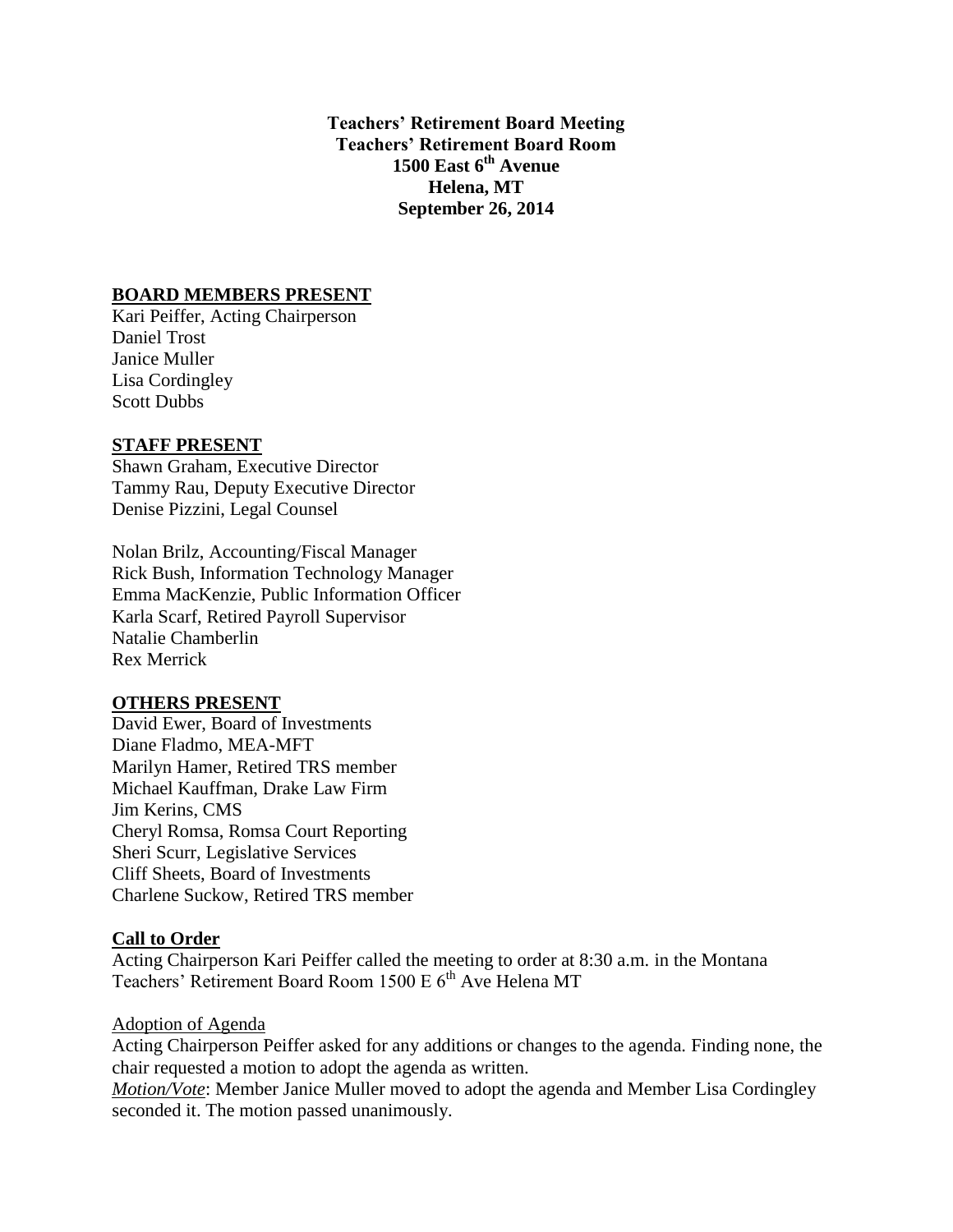### Adoption of Minutes

Acting Chairperson Peiffer asked for any changes or corrections to the minutes of August 7, 2014. Finding none, the chair requested a motion to adopt the minutes as presented. *Motion/Vote*: Member Scott Dubbs moved to adopt the minutes as presented and Member Muller seconded it. The motion passed unanimously.

### **Public Comment on Board Related Items**

Acting Chairperson Peiffer asked for public comment on any public matter not on the agenda and within the jurisdiction of the Board. Board of Investments Executive Director David Ewer invited the Board to attend the Board of Investments Board meeting on October 7, 2014. Mr. Ewer said nationally known economist Chris Lowe and the private equity investment firm the Board of Investments works with will be giving presentations. Mr. Ewer stated he has asked TRS Executive Director Shawn Graham and PERS Executive Director Dore Schwinden to provide comments at that meeting. Mr. Ewer announced the Board of Investments will consider staff recommendations for asset allocation for the state pension systems at their November meeting.

### **Actuarial Valuation**

Executive Director Shawn Graham introduced Todd Green of Cavanaugh Macdonald Consulting LLC. Mr. Green presented the July 1, 2014 actuarial valuation to the Board. He stated the funding ratio decreased from 66.80% to 65.45% due to changes in the assumptions used for the experience study and use of the full GABA assumption of 1.5 percent in the July 1, 2014 valuation. As a result, the amortization period using the full GABA assumption is 28 years, while the amortization period using the GABA assumption of 0.5 percent is 17 years.

Acting Chairperson Peiffer asked for public comment. Sherri Scurr of Legislative Services, Mr. Ewer, and Mr. Green had a discussion about the definition of negative cash flow. Mr. Ewer noted that there is legislative interest in the cash flows of the state pension systems. Mr. Green stated that negative cash flows do not reflect bad years in the market and that there is no negative cash flow if the 7.75 percent rate of return is met. Ms. Scurr asked about the 2014 gain/loss analysis chart. Mr. Green stated that the 0.5 percent GABA rate was used in the 2013 actuarial valuation while the full 1.5 percent GABA rate was used in the 2014 actuarial valuation.

Acting Chairperson Peiffer asked for other comments. Finding none, she asked for a motion to accept the actuarial report.

*Motion/Vote*: Member Muller made a motion to accept the actuarial report and Member Daniel Trost seconded it. The motion passed unanimously.

### **Closed meeting**

Executive Session to Discuss Disability Applications

Acting Chairperson Peiffer directed the meeting to be closed at 9:40 a.m. to discuss and review the disability applications since the individual's right to privacy pertaining to an application for disability benefits clearly exceeds the merits of public disclosure. The meeting was reopened to the public at 9:46 a.m.

#### **Open Meeting**

Application for Disability Retirement Benefits

Acting Chairperson Peiffer requested a motion on the disability application.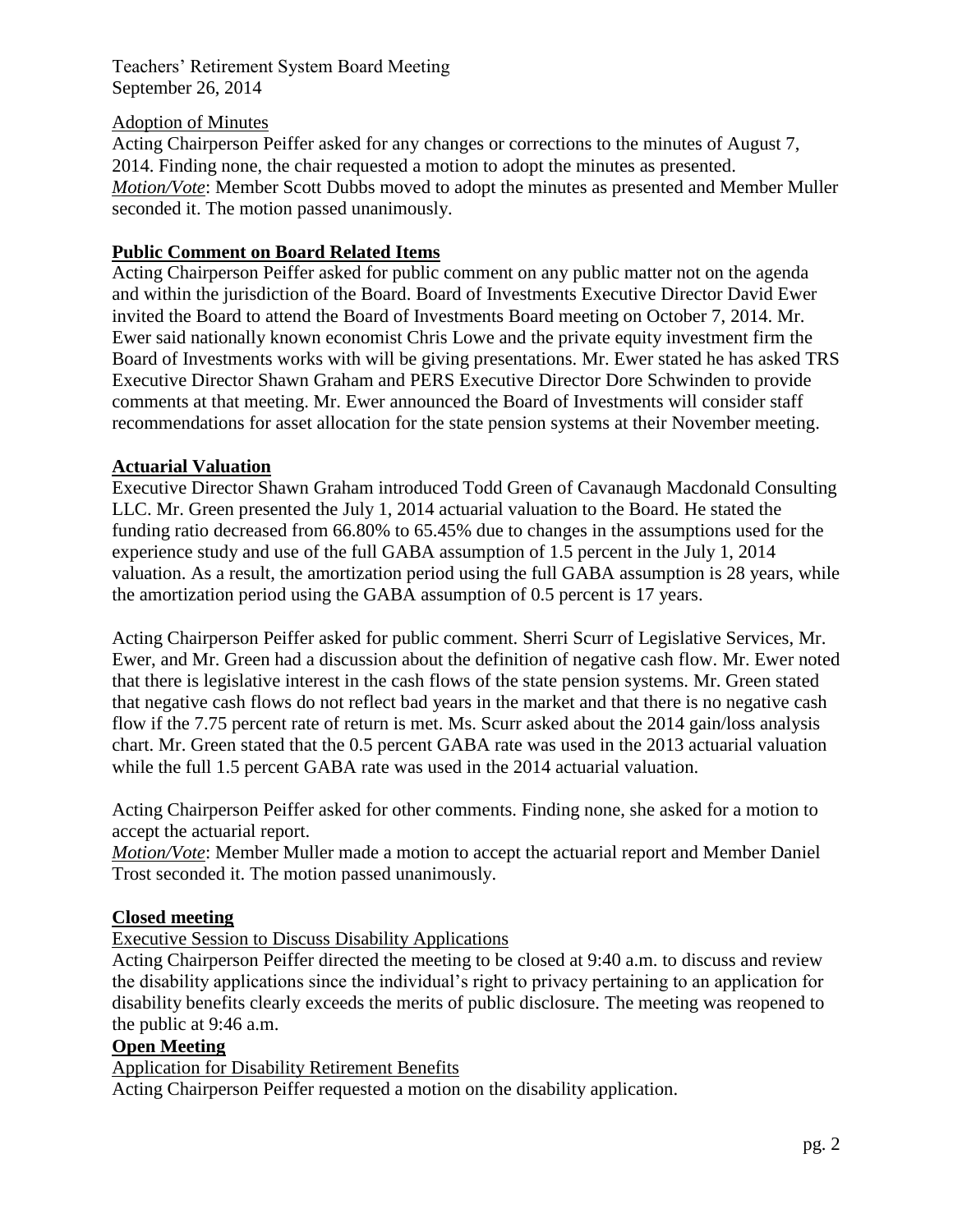*Motion/Vote*: Member Cordingley made a motion to approve the disability application of Lisa Morger Miller. Member Muller seconded it. The motion passed unanimously.

## **Retirement Report**

Service Retirements, Adjustments, and Survivor Benefits

Deputy Director Tammy Rau reviewed the September 17, 2014 report of Service Retirements, Adjustments, and Survivors Benefits.

## **Executive Director's Report**

### 2015 TRS Legislation

Mr. Graham presented the two bills that TRS will put forward during the 2015 legislative session: (1) draft housekeeping and (2) Montana University System Retirement Program (MUS-RP) supplemental contribution. Mr. Graham said the MUS-RP bill would be updated with the new contribution rate of 9.75 percent to amortize the unfunded liabilities created by closing membership in TRS to MUS employees by 2033. Member Muller asked who would carry the bills. Mr. Graham said he would wait until the November elections are over; he hopes to have Representative Woods carry the housekeeping bill and he has not finalized who he will ask to carry the MUS-RP bill. Acting Chairperson Peiffer asked for motions to approve the bills.

*Motion/Vote*: Member Cordingley made a motion at accept the housekeeping bill and Member Dubbs seconded it. The motion passed unanimously.

*Motion/Vote*: Member Muller made a motion to accept the MUS-RP bill and Member Cordingley seconded it. The motion passed unanimously.

Member Dubbs stated he has heard comments about a possible bill regarding the 150 day break in service and reducing its impact on coaches and co-ops. There was a board discussion about the break in service and how it relates to TRS' IRS qualifications. Legal Counsel Denise Pizzini said final rules from the IRS regarding retirement age and post-retirement work are expected in mid-October. Diane Fladmo of MEA-MFT stated they have been fielding questions about the 150 day break in service requirement and she encouraged the Board to not be afraid to protect the plan.

### Ethics/Conflict of Interest Policy

Mr. Graham presented the Ethics/Conflict of Interest policy for Board approval. Mr. Graham stated the need for the policy came out of a legislative audit, and staff training on the policy would start in October. Member Dubbs asked if there were any changes from the draft policy previously given to the Board, and Mr. Graham said no. Acting Chairperson Peiffer asked for a motion to approve the policy.

*Motion/Vote*: Member Dubbs made a motion to approve the policy and Member Cordingley seconded it. The motion passed unanimously.

Ms. Pizzini invited the Board to the staff training on October  $1<sup>st</sup>$ . Member Trost asked if the policy included the state ethics policy. Ms. Pizzini explained the TRS policy adopts the statewide policy but includes additional provisions due to the fiduciary nature of TRS' work.

# IT Security Plan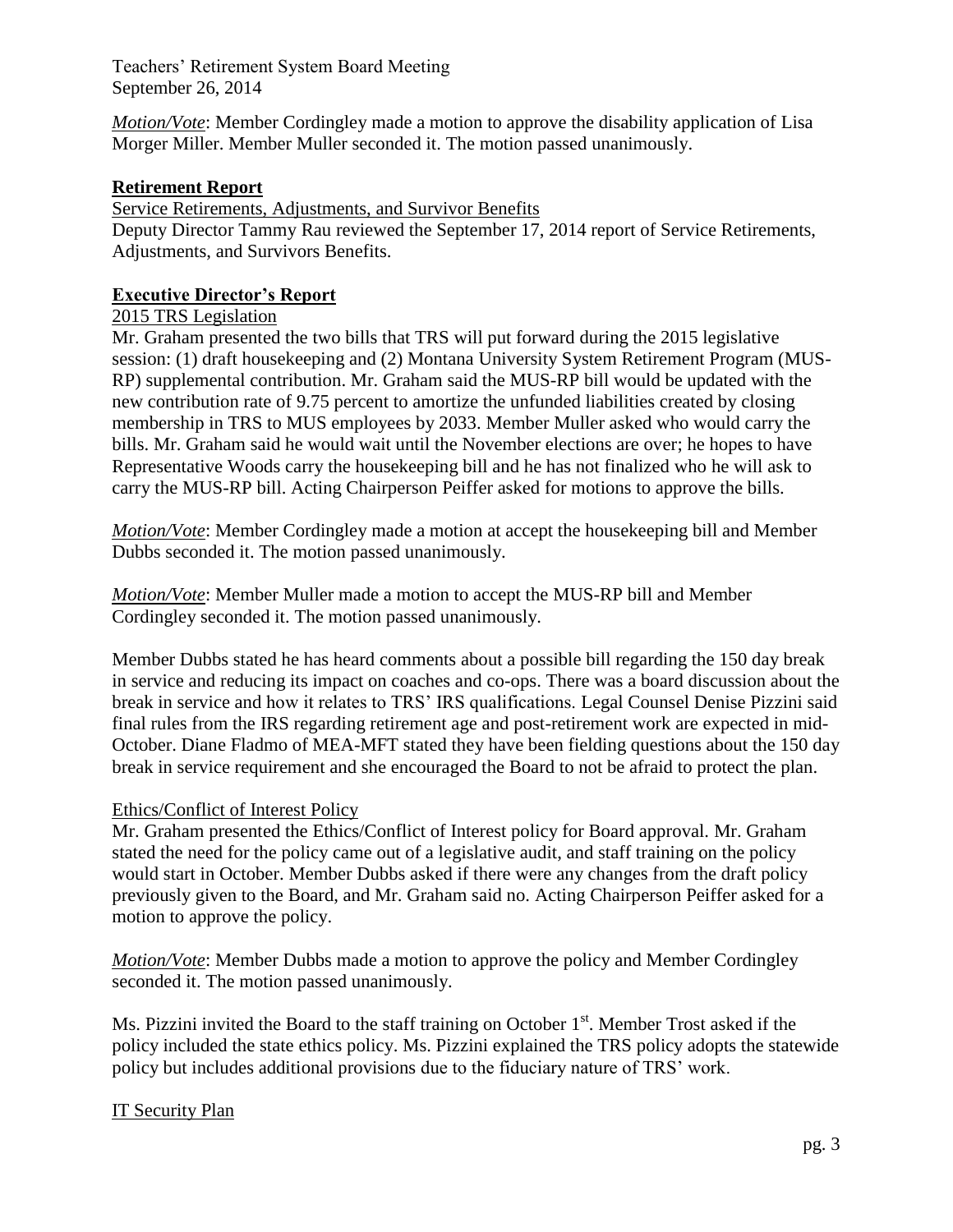Mr. Graham presented the IT security plan for Board approval. He said changes were made to shore up the language and revise the language regarding volunteers. Acting Chairperson Peiffer asked for a motion to approve the plan.

*Motion/Vote*: Member Muller made a motion to accept the IT security plan, and Member Dubbs seconded it. The motion passed unanimously.

### Draft Nondiscrimination/Provision of Service Policy

Mr. Graham presented a draft nondiscrimination/provision of service policy for Board review. He said the policy would be an agenda item for final adoption at the December Board meeting. Ms. Pizzini explained the need for an updated policy based on revision of administrative rules applicable to all state agencies. Ms. Pizzini indicated the existing TRS policy on sexual harassment will be revoked as the policy is subsumed by the broader non-discrimination policy.

### SAVA Committee Meeting

Mr. Graham reported that he presented TRS' legislative concepts at the August 15, 2014 SAVA meeting. He said he gave the committee a summary sheet of the bills and the committee approved the drafting of the bills. Mr. Graham stated he would miss part of the afternoon session of the current TRS Board meeting to present the results of the July 1, 2014 valuation to the Legislative Finance Committee meeting being held that afternoon.

#### **Administrative Business**

### Financial Statements

Accounting/Fiscal Manager Nolan Brilz presented the financial statements, budget reports, and agency delinquency reports. There was a Board discussion about the financial statements and the M-Trust project budget.

#### 2014 and Tentative 2015 Meeting Dates

The Board agreed that the next meeting date of December 5, 2014 would work for them, and tentatively scheduled their meeting date in February on February 20, 2015.

#### **Legal Counsel's Report**

## Summary of Legal Issues

Ms. Pizzini announced that response and reply briefs in the Edward Zabrocki matter have been filed in district court, and she is waiting for the district court's order.

Ms. Pizzini reported to the Board that a recent U.S. Supreme Court ruling on the Federal Defense of Marriage Act may impact TRS for tax purposes only. Ms. Pizzini summarized the case and U.S. Supreme Court ruling and that she is working with Ice Miller on the matter.

Ms. Pizzini gave an update on the GABA lawsuit. She said both sides have filed motions for summary judgment and she thinks the case will be resolved at the district court level on those motions. If the case is not resolved on the motions for summary judgment, trial is scheduled to begin on March 9, 2015.

Ms. Pizzini gave her presentation on the 2014 NAPPA Conference. She thanked the Board for allowing her to attend the conference.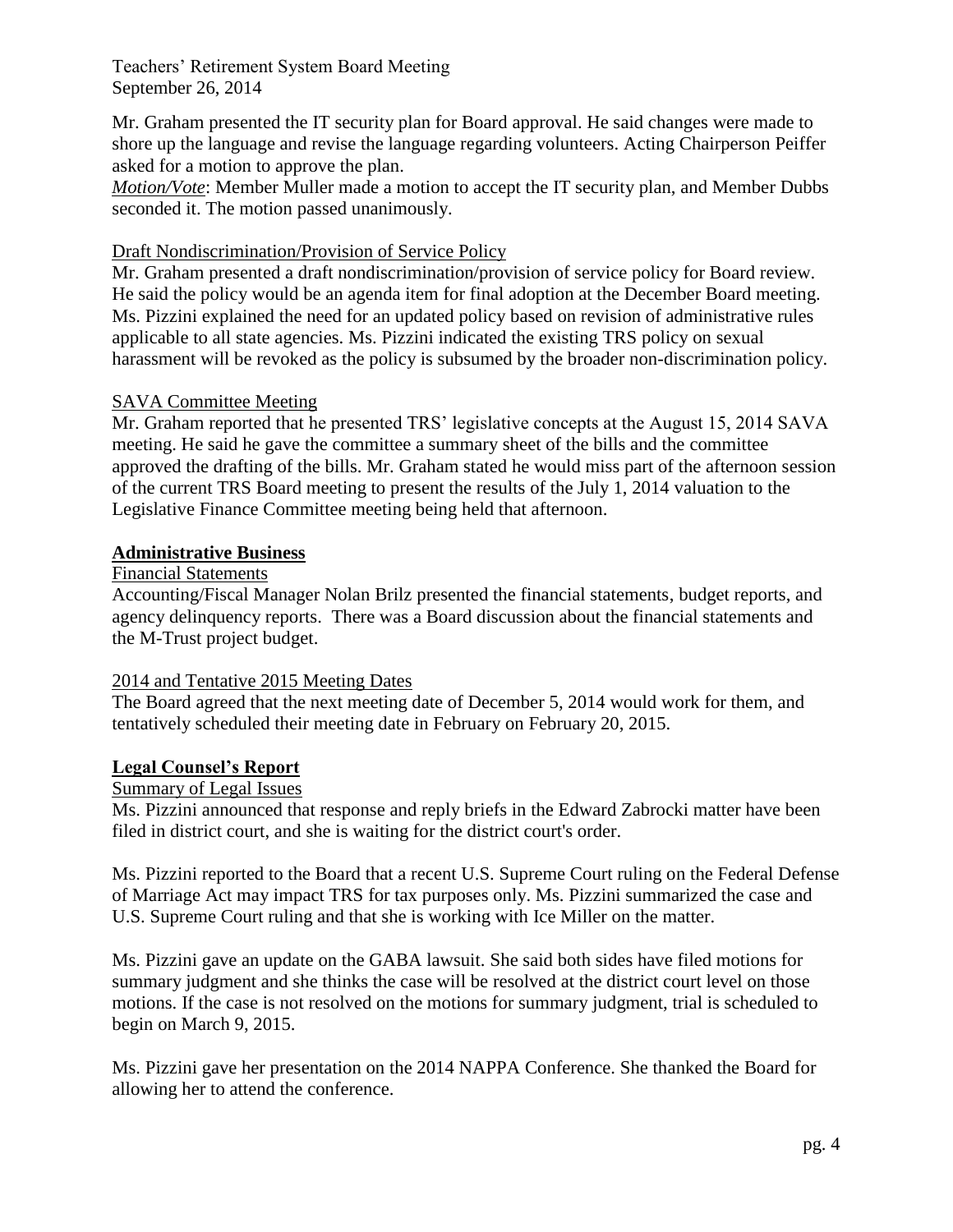# **Administrative Business**

2014 Certificates of Appreciation

Mr. Graham presented certificates of appreciation to Retired Payroll Supervisor Karla Scharf, Natalie Chamberlin, and Rex Merrick for their work on the M-Trust project.

### **Election of Officers**

Election of Officers

There was a Board discussion about nominations for the Board Chairperson and Vice Chairperson.

*Motion/Vote*: Member Dubbs made a motion to elect Acting Chairperson Peiffer as Chair. Member Muller seconded it. The motion passed unanimously.

*Motion/Vote*: Member Muller made the motion to accept Member Dubbs as Vice Chair. Member Cordingley seconded it. The motion passed unanimously.

#### Committee Appointments

The Board discussed placement for each of the standing sub-committees of Budget/Audit, Legislation/Litigation, and Personnel/Policy. The following committee appointments were made:

Budget/Audit – Marilyn Ryan and Janice Muller Legislation/Litigation – Scott Dubbs and Daniel Trost Personnel/Policy – Kari Peiffer and Lisa Cordingley

#### **Contested Case**

Mr. Priquette – Board Consideration of Hearing Examiner's proposed order

Michael Kauffman of the Drake Law Firm attended as legal representative for the Board in this contested case matter. Cheryl Romsa, court reporter, recorded the Board's consideration of the hearing examiner's proposed order. The hearing examiner's proposed order found in favor of TRS on its motion for summary judgment. The Board members discussed their opinions following review of the proposed order. Following discussion, Chairperson Peiffer asked for a motion to accept the hearing examiner's proposed order.

*Motion/Vote*: Vice Chair Dubbs made a motion to accept the hearing examiner's proposed order. Member Cordingley seconded it. The motion passed unanimously.

#### **Long Range Planning**

#### Strategic Planning Documents

Jim Kerins of CMS led the Board and TRS staff in a review of the draft strategic planning documents developed at the August 8, 2014 Board meeting. Various ideas of communicating with members were discussed. It was decided that Mr. Kerins would work on the revisions and bring them to a future board meeting.

#### **Adjournment**

Having no more business before them, Chairperson Peiffer requested a motion to adjourn the meeting.

*Motion/Vote:* Member Cordingley moved to adjourn. Member Muller seconded the motion. The motion passed unanimously.

The meeting adjourned at 2:44 p.m.